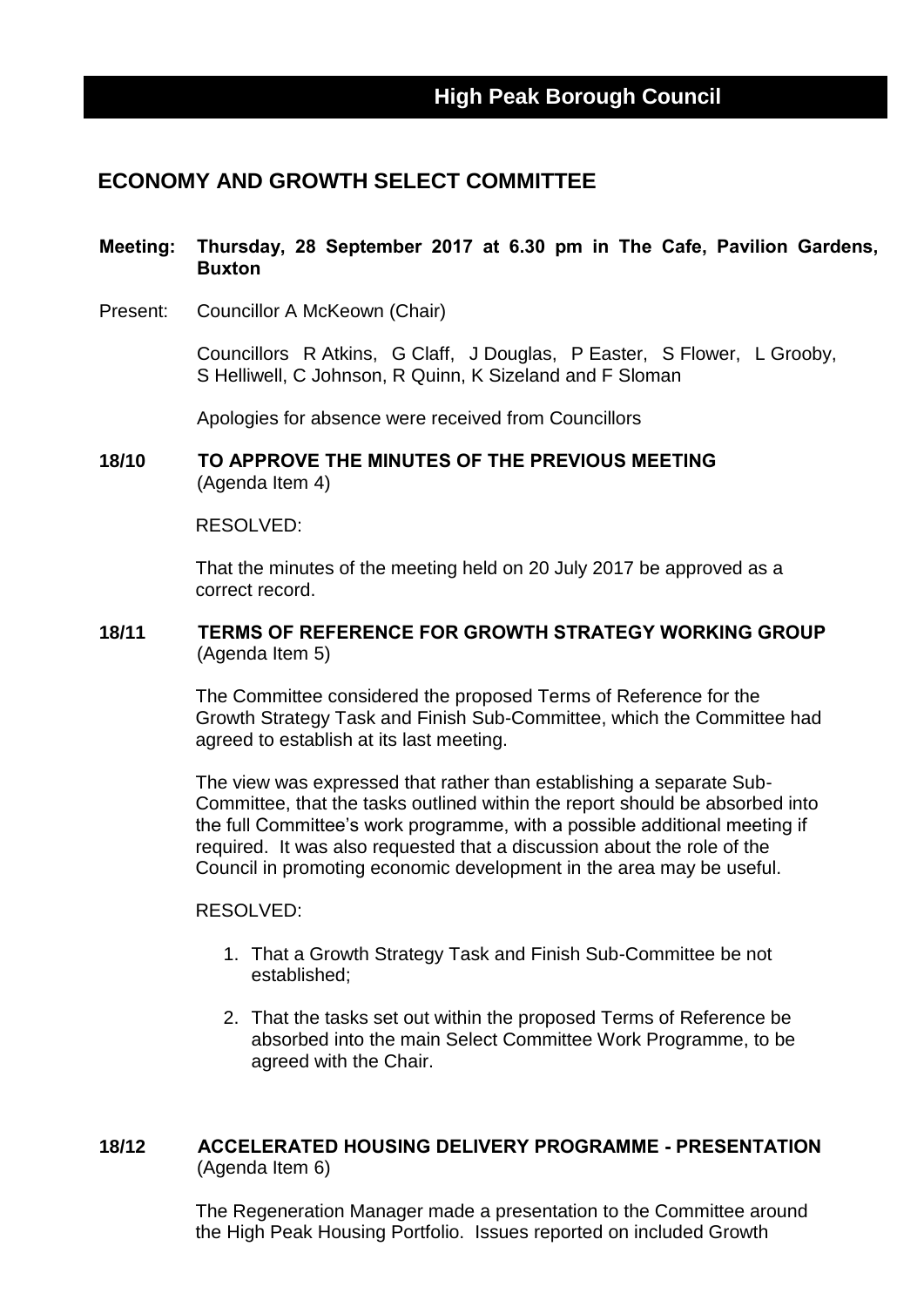$\alpha$ Strategy Delivery Mechanisms, previous year completions, the assisted housing delivery programme, High Peak Housing Portfolio and the Housing Infrastructure Fund

Specific reference was made to the HCA accelerated construction programme and housing infrastructure fund, where a bid had been submitted for 3 difficult to deliver sites with access infrastructure issues, namely, Granby Road A & B, Buxton, Hogshaw, Buxton and Adderley Place, Glossop. Parallel discussions were also on-going with private sector partners to deliver a number of sites throughout the borough to maintain the 5 year housing supply. Reference was also made to the delivery of Chapel Masterplan, and an update on that and other sites would be made at a future meeting of the Committee.

### RESOLVED:

- 1. That the presentation be noted;
- 2. That an update on the Chapel Masterplan and a presentation around commercial land be added to the work programme.

## **18/13 INFRASTRUCTURE ISSUES - PRESENTATION**

(Agenda Item 7)

The Regeneration Manager made a presentation to the committee regarding transport infrastructure in High Peak, with particular reference to A57/A628 Trans-Pennine, Gamesley station, Trans-Pennine tunnel, South East Manchester Multi Modal Strategy, Fairfield Link Road, rail improvements and trails.

Discussion ensued around Fairfield Link Road and traffic issues in the area.

RESOLVED:

That the presentation be noted.

### **18/14 GLOSSOP CREATIVE INDUSTRIES ASSESSMENT** (Agenda Item 8)

The Committee considered a summary of the Glossop Creative Industries Assessment report, which had been produced for the Council by Tom Fleming Creative Consultancy to assess the potential for the growth of the creative industry and cultural sector in Glossop.

Concerns were expressed around the level of resources being allocated to the project and the amount of work expected of the volunteers involved in the project. Attention was also drawn to the number of challenges to the project identified by the consultants, and whether or not these could be overcome. The Committee were advised that although challenges had been identified, the view of the consultants was that the project could be delivered. Reference was made to the investment being made in the Glossop Halls project, a key component of which was how that project could be built on to deliver other projects in the area, such as this.